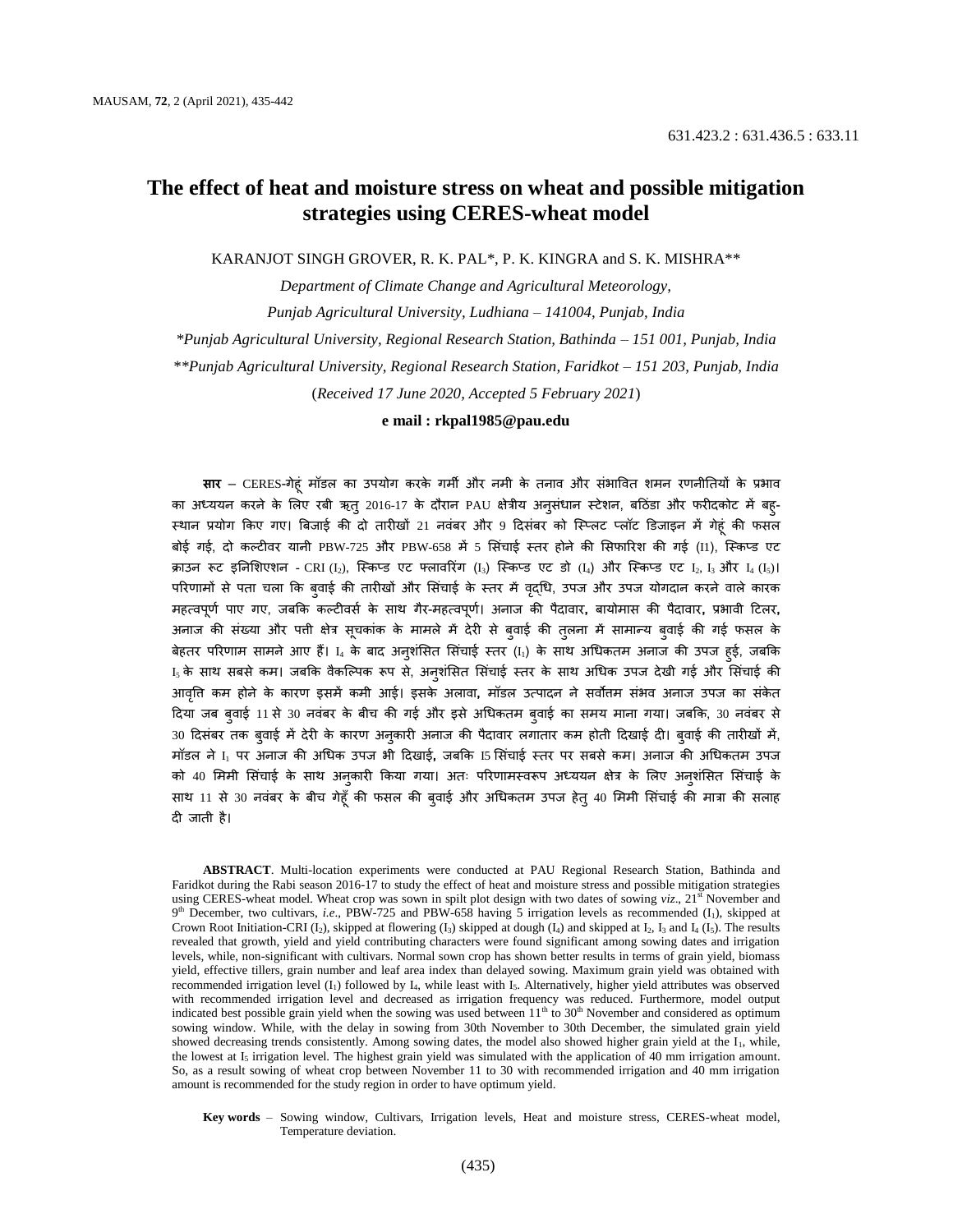### **1. Introduction**

Wheat (*Triticum aestivum* L.) is the major crop among all cereals, considered as one of the most important food crop and has first rank in terms of crop area as well as production. Worldwide, wheat was grown on an area of about 214.29 million hectares (mha) in a wide range of environment with an annual production of 734.05 million tonnes and productivity of  $3425 \text{ kg}$  ha<sup>-1</sup> (Anonymous, 2018a). India is the second largest wheat producing nation having area, production and productivity of 29.58 mha, 99.7 million tonnes and  $3371 \text{ kg}$  ha<sup>-1</sup>, respectively (Anonymous, 2018a). In Punjab, wheat occupied an area of 3.51 mha with a production of 17.83 million tonnes and productivity of  $5077$  kg ha<sup>-1</sup> during 2017-18 (Anonymous, 2018b).

Heat stress is a function of the degree and rate of increase in temperature and period of exposure to the raised temperature. It occurs, when the growing temperature exceeds the optimal range, which may be detrimental and cause irremediable damage (Ludwig and Asseng, 2006). The grain yield of wheat is significantly affected by photosynthesis reduction, while the vegetative stage is comparatively less sensitive to heat stress than reproductive stage in wheat.

Practically, in the field situations, the heat stress is generally followed by the moisture stress. Therefore, it is most significant to understand the impact of abiotic stresses such as heat and moisture stresses on crops performance and production. Moisture deficit is an important component limiting plant growth and yields. It leads to changes in the physiological and biochemical processes, which control the plant yield and development (Balouchi, 2010). The adequate supply of irrigation water and suitable sowing date are important factors in affecting the wheat productivity.

The great challenge for the coming decades will therefore be the task of increasing food production with lesser irrigation availability, particularly in arid and semiarid regions (FAO, 2003). Accurate knowledge of the sowing window for any particular variety at a specific region is critical to achieve a higher grain yield (Ortiz-Monasterio *et al.*, 1994). So, the choice of sowing date is an important management option for optimizing grain yield in those regions. Crop simulation models are considered an easier tool for suitable and low-cost substitute by saving both the time and vast expenditure of experiment. Crop simulation models have been used to investigate the performance of different cultivars at a range of sowing dates in relation to different soil-climate scenarios (Bassu *et al.*, 2009). Cropping system models that have been evaluated with local experimental data can be valuable tools for extrapolating the experimental results to other years and locations (Mathews *et al.*, 2002). Keeping in view of the above facts, the present study was planned to determine the effect of heat and moisture stress on wheat and possible mitigation strategies using CERESwheat model on wheat.

### **2. Materials and method**

# 2.1. *Experimental details and weather conditions of study locations*

To study the effect of sowing environments, cultivars and irrigation levels on yield attributing characters of wheat, multi-location trials were laid out at Punjab Agricultural University (PAU) Regional Research Station, Bathinda (30°58' N, 74°18' E) and Faridkot (30°40' N, 74°44' E) during the *Rabi* season of the year 2016-17. At both the locations, wheat crop was sown in spilt plot design with two dates of sowing *viz*.,  $21^{st}$  November (D<sub>1</sub>) and 9<sup>th</sup> December (D<sub>2</sub>), two cultivars, *i.e.*, PBW-725 (V<sub>1</sub>) and PBW-658  $(V_2)$  and five irrigation levels as recommended  $(I_1)$ , skipped at Crown Root Initiation-CRI  $(I_2)$ , skipped at flowering  $(I_3)$  skipped at dough  $(I_4)$  and skipped at  $I_2$ ,  $I_3$  and  $I_4$  ( $I_5$ ).

The study region of Bathinda comes under South-Western part of the state in 4<sup>th</sup> Agro Climatic zone (ACZ), while, Faridkot  $5<sup>th</sup>$  ACZ of Punjab and their climate are classified as semi-arid. The average annual rainfall of Bathinda and Faridkot are 436 mm and 433 mm, respectively. Frosty night associated with chilled winds are common when night temperature touches 0 °C during January-December and dust storms in May-June when the mercury touches over 47 °C. The soil of the both the experimental sites (Bathinda and Faridkot) are sandy loam. During the study period, a total of 30.1 mm and 56.3 mm rainfall was received, while, the value of bright sunshine was ranged from 1.2-9.8 (6.1) and 0.8-9.2 (5.5) hr day<sup>-1</sup> at Bathinda and Faridkot, respectively. Moreover, minimum temperature was observed in the range of 3.5-22.0 (10.4) and 3.4-23.6 (11.3) °C, while, maximum temperature from 16.5-41.2 (26.5) and 16.5-41.1 (26.2) °C at Bathinda and Faridkot, respectively. Similarly, minimum and maximum RH was found in between 32-73 (49) and 58-97 (81)% at Bathinda, while, from 15-71 (41) and 53-96 (85)% at Faridkot, respectively. Slightly lesser mean value of maximum temperature, mean RH having more rainfall supported better crop output at study location of Faridkot.

### 2.2. *Model application and data analysis*

The possible mitigation strategies for heat and drought stress were applied in terms of choosing seven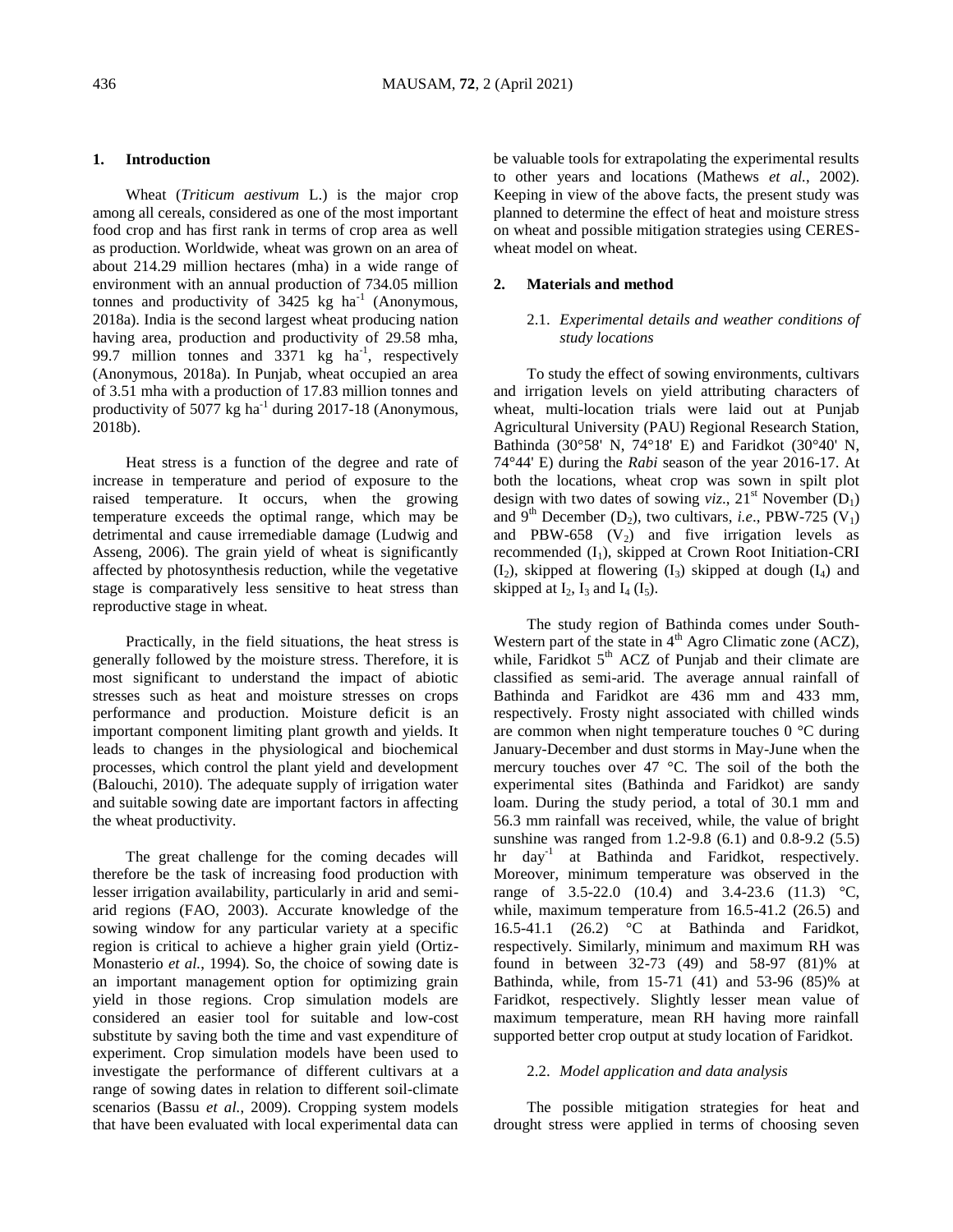| Treatments        |            | Grain yield<br>$(kg ha-1)$ |            | Biomass yield<br>$(kg ha^{-1})$ |                          | Test weight<br>(g) | Grains<br>spike <sup>-1</sup> |            | Effective<br>tillers $m^{-2}$ |            | Maximum<br>LAI |            |
|-------------------|------------|----------------------------|------------|---------------------------------|--------------------------|--------------------|-------------------------------|------------|-------------------------------|------------|----------------|------------|
|                   | <b>BTI</b> | <b>FDK</b>                 | <b>BTI</b> | <b>FDK</b>                      | <b>BTI</b>               | <b>FDK</b>         | <b>BTI</b>                    | <b>FDK</b> | <b>BTI</b>                    | <b>FDK</b> | <b>BTI</b>     | <b>FDK</b> |
| Dates of sowing   |            |                            |            |                                 |                          |                    |                               |            |                               |            |                |            |
| $D_1$             | 3476       | 3483                       | 7854       | 7985                            | 37                       | 37                 | 38                            | 37         | 418                           | 373        | 4.12           | 4.07       |
| $D_2$             | 3041       | 2970                       | 7278       | 7280                            | 35                       | 34                 | 36                            | 36         | 393                           | 363        | 3.82           | 3.81       |
| CD(5%)            | 108.42     | 95.82                      | 320.26     | 382.40                          | 0.48                     | 0.83               | 0.75                          | 0.71       | 4.73                          | 5.64       | 0.09           | 0.12       |
| <b>Genotypes</b>  |            |                            |            |                                 |                          |                    |                               |            |                               |            |                |            |
| $V_1$             | 3212       | 3213                       | 7448       | 7576                            | 36                       | 36                 | 37                            | 37         | 408                           | 377        | 3.94           | 3.98       |
| V <sub>2</sub>    | 3305       | 3240                       | 7684       | 7689                            | 36                       | 35                 | 37                            | 37         | 404                           | 359        | 3.99           | 3.91       |
| CD(5%)            | NS         | NS                         | <b>NS</b>  | NS                              | <b>NS</b>                | <b>NS</b>          | <b>NS</b>                     | <b>NS</b>  | <b>NS</b>                     | 5.64       | NS             | <b>NS</b>  |
|                   |            |                            |            |                                 | <b>Irrigation levels</b> |                    |                               |            |                               |            |                |            |
| $I_1$             | 4353       | 4237                       | 10294      | 10229                           | 42                       | 42                 | 42                            | 41         | 496                           | 442        | 4.60           | 4.53       |
| (I <sub>2</sub> ) | 2667       | 2604                       | 6762       | 6859                            | 34                       | 33                 | 36                            | 37         | 350                           | 323        | 3.20           | 3.34       |
| I <sub>3</sub>    | 3211       | 3257                       | 8110       | 8211                            | 38                       | 38                 | 39                            | 39         | 466                           | 415        | 4.26           | 4.23       |
| I <sub>4</sub>    | 4103       | 3940                       | 8397       | 8560                            | 41                       | 41                 | 41                            | 40         | 459                           | 409        | 4.38           | 4.30       |
| I <sub>5</sub>    | 1957       | 2093                       | 4268       | 4304                            | 24                       | 24                 | 25                            | 28         | 259                           | 253        | 3.40           | 3.32       |
| CD(5%)            | 125.7      | 117.86                     | 381.76     | 307.66                          | 0.89                     | 1.23               | 1.0                           | 1.08       | 6.95                          | 8.82       | 0.13           | 0.15       |

**Effect of dates of sowing and irrigation levels on wheat genotypes on yield attributing characters of wheat during** *Rabi* **2016-17 at Bathinda (BTI) and Faridkot (FDK)**

sowing environments (*i.e.*,  $1<sup>st</sup>$ ,  $11<sup>th</sup>$ ,  $21<sup>st</sup>$ ,  $30<sup>th</sup>$  November,  $9<sup>th</sup>$ ,  $20<sup>th</sup>$  and  $30<sup>th</sup>$  December) and application of five irrigation amounts (*i.e.*, 20 mm, 40 mm, 60 mm, 80 mm and 100 mm to setup the optimum sowing time for the best possible yield under the optimum irrigation amount with the help of CERES-wheat model. Apart from this, we also used deviations in temperature from  $\pm 1$  to  $\pm 3$  °C to quantify the effect of temperature on grain yield. Moreover, for the above purpose, already calibrated and validated genetic coefficients by Grover and Pal (2018) have been used. For the simulation study, weather data in terms of minimum and maximum temperature, bright sunshine, minimum and maximum relative humidity and rainfall for the study location of Bathinda and Faridkot during rabi season 2016-17 were taken from the Agrometeorological observatory of the respective stations. The simulated grain yield in respect of different sowing environments, various irrigation amount applications and temperature deviations were analyzed and compared in terms of root mean square error (RMSE), % RMSE and  $R^2$ over actual yield using Micro-soft excel. However, the ground truth data was analyzed statistically using SPSS software and the checked significance level at 5 per cent probability.

### **3. Results and discussion**

# 3.1. *Effect of sowing dates, cultivars and irrigation levels on growth parameters*

Effective number of tillers  $m<sup>-2</sup>$  was found significantly more with crop sown on  $21<sup>st</sup>$  November followed by 9<sup>th</sup> December, while, PBW 725 showed significantly higher tillers than PBW 658 at both the locations (Table 1). Moreover, more effective was obtained with the recommended irrigation  $(I_1)$ , while, lesser with  $I_5$  irrigation level in which irrigation was skipped at CRI, flowering and dough stage. Moreover, tillers was found to be reduced as the number of irrigation was skipped, it is because of moisture as well as heat stress effect during the crop growing period due to water scarcity. Similarly, higher value of LAI was also observed with the normal sown crop (BTI : 4.12 and FDK : 4.07) followed by  $9<sup>th</sup>$  December sown crop (BTI : 3.82 and FDK : 3.81) (Table 1). Similar results were also reported by Pal *et al.* (2012) who found more LAI at normal sowing. Furthermore, LAI was also significantly affected by different irrigation levels and the higher value of LAI was recorded with recommended irrigation  $(I_1)$  (BTI : 4.60)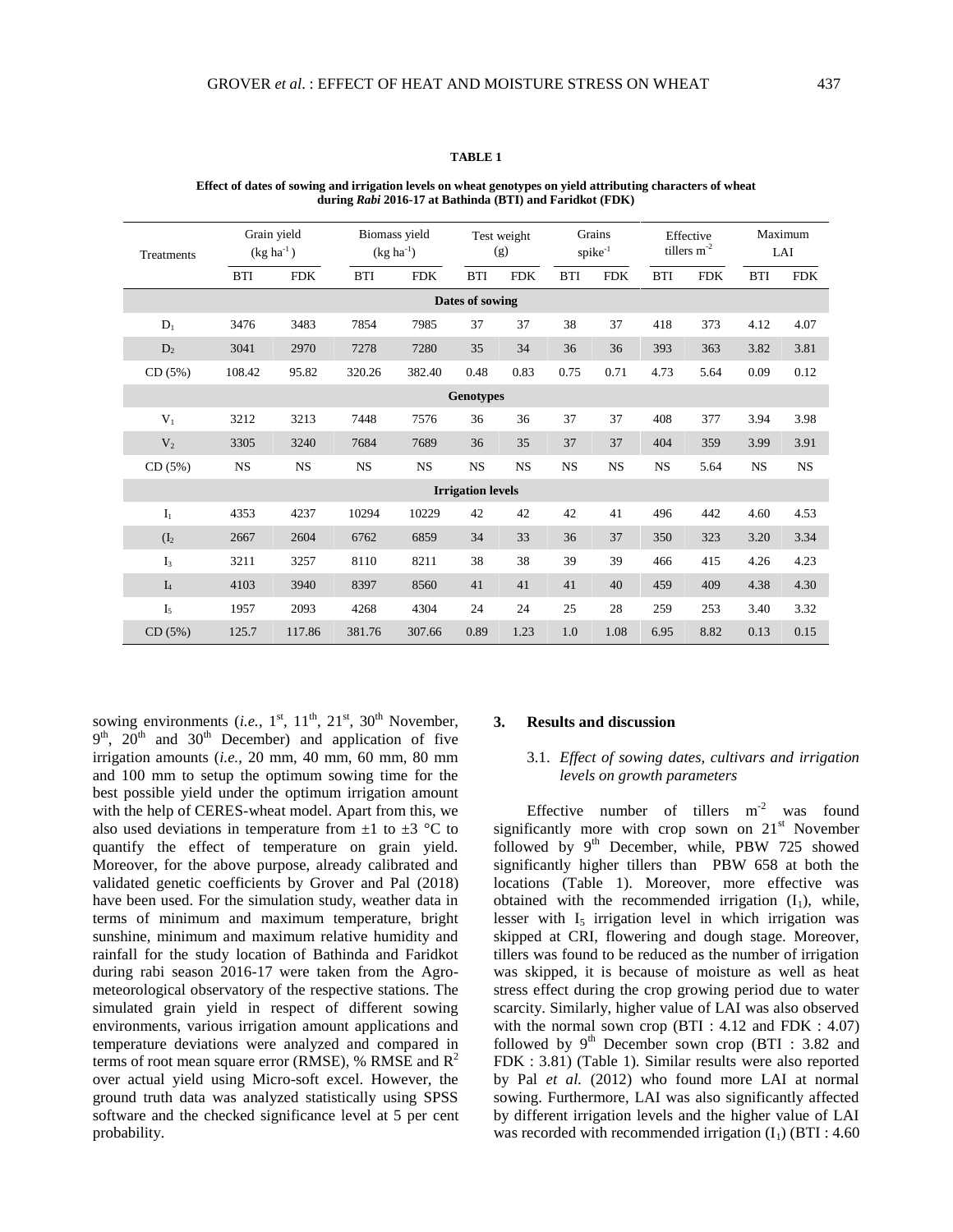#### **Simulated wheat grain yield (kg ha-1 ) for the sowing window from 1st November to 30th December at Bathinda and Faridkot using CERES-wheat model**

|                |                      | Simulated grain yield $(kg ha^{-1})$ |            |            |            |                    |                |            |            |                   |            |            |            |                               |            |
|----------------|----------------------|--------------------------------------|------------|------------|------------|--------------------|----------------|------------|------------|-------------------|------------|------------|------------|-------------------------------|------------|
| Varieties      | Irrigation<br>levels | Nov 1                                |            | Nov 11     |            | Nov 21<br>(Actual) |                | Nov $30$   |            | Dec 9<br>(Actual) |            | Dec 20     |            | Dec 30                        |            |
|                |                      | <b>BTI</b>                           | <b>FDK</b> | <b>BTI</b> | <b>FDK</b> | <b>BTI</b>         | <b>FDK</b>     | <b>BTI</b> | <b>FDK</b> | <b>BTI</b>        | <b>FDK</b> | <b>BTI</b> | <b>FDK</b> | <b>BTI</b>                    | <b>FDK</b> |
| <b>PBW-725</b> | I <sub>1</sub>       | 4510                                 | 3376       | 5289       | 4290       | 4795               | 4608           | 4441       | 4696       | 3864              | 3664       | 3569       | 3488       | 2901                          | 2787       |
|                | I <sub>2</sub>       | 2606                                 | 1793       | 3000       | 2453       | 2807               | 3073           | 2654       | 2848       | 2378              | 2176       | 1302       | 1615       | 1587                          | 1823       |
|                | I <sub>3</sub>       | 3369                                 | 2808       | 4132       | 3396       | 3411               | 3611           | 2945       | 4071       | 2904              | 2904       | 2168       | 1957       | 2274                          | 2154       |
|                | $I_4$                | 4510                                 | 3376       | 4844       | 4251       | 4478               | 4264           | 4135       | 4005       | 3659              | 3686       | 2467       | 2877       | 2780                          | 2787       |
|                | I <sub>5</sub>       | 1648                                 | 1163       | 1396       | 1305       | 2151               | 2251           | 2003       | 2208       | 1671              | 1890       | 1077       | 1169       | 1151                          | 1442       |
|                | I <sub>1</sub>       | 4246                                 | 3412       | 4932       | 3998       | 4590               | 4475           | 4273       | 4461       | 4165              | 4202       | 3337       | 3697       | 2700                          | 3003       |
|                | I <sub>2</sub>       | 2576                                 | 2032       | 2971       | 2403       | 2811               | 2792           | 2615       | 2770       | 2673              | 2373       | 1241       | 1597       | 1464                          | 1958       |
| PBW-658        | I <sub>3</sub>       | 3152                                 | 2745       | 3835       | 3184       | 3417               | 3517           | 2788       | 3841       | 3111              | 2998       | 2046       | 2056       | 1966                          | 2279       |
|                | $I_4$                | 4243                                 | 3412       | 4495       | 3954       | 4330               | 4167           | 3828       | 3680       | 3944              | 3644       | 2501       | 2795       | 2685                          | 3003       |
|                | I,                   | 1530                                 | 1226       | 1334       | 1288       | 1967               | 2074           | 1865       | 1968       | 2038              | 2158       | 1039       | 1200       | 1118                          | 1398       |
| <b>RMSE</b>    |                      | 286.31                               | 967.78     | 474.37     | 507.91     | $\overline{a}$     | $\overline{a}$ | 360.89     | 263.24     |                   | L,         |            |            | 1025.23 761.57 1017.03 747.02 |            |
| % RMSE         |                      | 8.24                                 | 27.78      | 13.65      | 14.58      |                    | ٠              | 10.38      | 7.56       |                   | ä,         | 33.72      | 25.65      | 33.45                         | 25.16      |
| $R^2$          |                      | 0.98                                 | 0.95       | 0.94       | 0.97       |                    |                | 0.97       | 0.91       |                   |            | 0.84       | 0.93       | 0.90                          | 0.94       |

and FDK : 4.53), while, least with  $I_5$  irrigation level (Table 1).

# 3.2. *Effect of sowing dates, cultivars and irrigation levels on yield and yield attributes*

The data showed that the grain and biomass yield was significantly affected by date of sowing and irrigation level, but non-significant with genotypes (Table 1). The higher grain yield was obtained with normal sown crop  $(3476\text{kg} \text{ha}^{-1} \text{ and } 3483\text{kg} \text{ha}^{-1} \text{ at } \text{Bathinda-BTI} \text{ and }$ Faridkot-FDK, respectively) followed by late sown crop and similar trends was also found for biomass (Table 1). The loss in grain and biomass yield due to delay in sowing have also been reported by Dubey *et al*., 2008. Delay of wheat sowing reduced wheat yield as a result of high temperature exposure, which reduces growing season length as reported by Ouda *et al*. (2005). Furthermore, the maximum grain yield was obtained with recommended irrigation level  $(I_1)$  (BTI : 4353 kg ha<sup>-1</sup> and FDK : 4237 kg ha<sup>-1</sup>) followed by  $I_4$  (4103 kg ha<sup>-1</sup> and 3940 kg ha<sup>-1</sup>), while least with  $I_5$  (BTI: 1957kg ha<sup>-1</sup> and FDK : 2093kg ha<sup>-1</sup>) (Table 1). The decrease in grain and biomass yield with delayed sowing is proportional to degree as well as duration of moisture stress and also might be due to rise in temperature from February onwards that causes crop to

mature earlier. Similarly, test weight and grains per spike were also significantly affected by sowing date and irrigation levels and recorded higher with  $21<sup>st</sup>$  November sowing than  $9<sup>th</sup>$  December having higher value with  $I_1$  and lowest with  $I_5$  irrigation level (Table 1). The delayed sowing caused poor vegetative growth probably due to low temperature during early vegetative stage, low LAI in association with low photosynthetic rate.

3.3. *Possible mitigation strategies for heat and drought stress on grain yield using CERESwheat model*

# 3.3.1. *Selection of sowing window for optimum grain yield*

The effect of different sowing environments from 1<sup>st</sup> November to the 31<sup>st</sup> December on wheat grain yield  $(kg ha<sup>-1</sup>)$  as affected by genotypes and irrigation levels is given in Table 2 for Bathinda and Faridkot. Based on the study of both the locations, optimum grain yield was simulated by CERES-wheat model when the sowing was done between  $11<sup>th</sup>$  to  $30<sup>th</sup>$  November (Nov) and considered as optimum sowing time. Moreover, maximum grain yield were simulated with  $11<sup>th</sup>$  November sowing, whereas, with the delay in sowing after  $30<sup>st</sup>$  November to  $30<sup>th</sup>$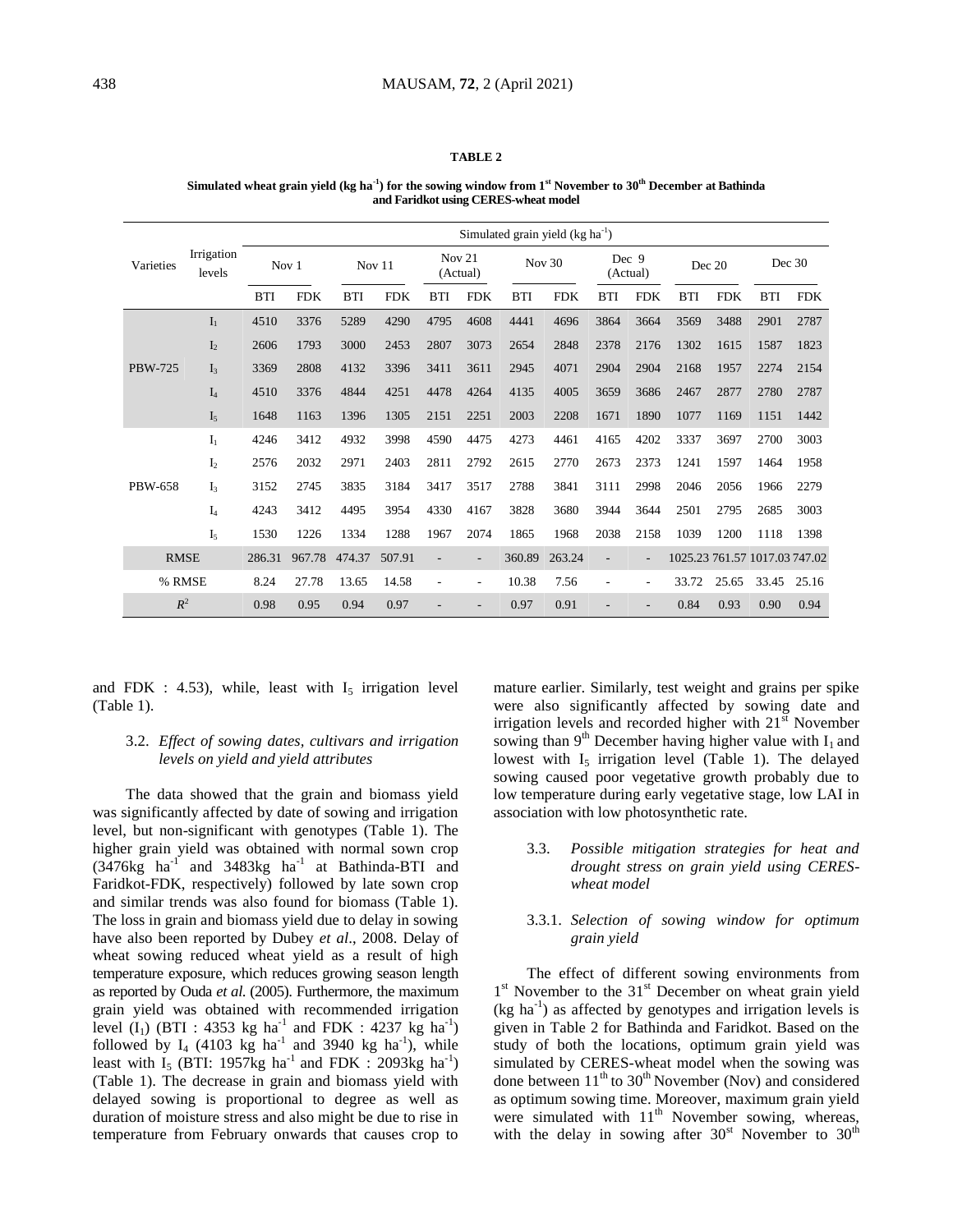| Effect of irrigation amount $(mm)$ on wheat grain yield $(kg ha-1)$ as affected by dates of sowing, genotypes and irrigation levels |
|-------------------------------------------------------------------------------------------------------------------------------------|
| during <i>rabi</i> season 2016-17 at Bathinda (BTI) and Faridkot (FDK)                                                              |

|                            |                      | Simulated grain yield (kg ha <sup>-1</sup> ) at different irrigation amount (mm) |                          |            |                 |            |            |            |                 |                      |            |            |                  |  |
|----------------------------|----------------------|----------------------------------------------------------------------------------|--------------------------|------------|-----------------|------------|------------|------------|-----------------|----------------------|------------|------------|------------------|--|
| Sowing dates/<br>Varieties | Irrigation<br>levels | Actual yield                                                                     |                          |            | $20 \text{ mm}$ |            | 40 mm      |            | $60 \text{ mm}$ | 80 mm                |            |            | $100 \text{ mm}$ |  |
|                            |                      | <b>BTI</b>                                                                       | <b>FDK</b>               | <b>BTI</b> | <b>FDK</b>      | <b>BTI</b> | <b>FDK</b> | <b>BTI</b> | <b>FDK</b>      | $\operatorname{BTI}$ | <b>FDK</b> | <b>BTI</b> | <b>FDK</b>       |  |
| $21st$ Nov<br>(PBW 725)    | $I_1$                | 4795                                                                             | 4608                     | 4103       | 4032            | 4809       | 4432       | 4691       | 4055            | 4703                 | 4108       | 4551       | 4106             |  |
|                            | $\mathbf{I}_2$       | 2807                                                                             | 3073                     | 2559       | 2426            | 2499       | 3170       | 2509       | 2548            | 2490                 | 2590       | 2574       | 2556             |  |
|                            | $\mathbf{I}_3$       | 3411                                                                             | 3611                     | 3018       | 3257            | 3105       | 3425       | 3060       | 3430            | 3042                 | 3446       | 3008       | 3476             |  |
|                            | $I_4$                | 4478                                                                             | 4264                     | 3471       | 3853            | 4548       | 4372       | 4482       | 4012            | 4517                 | 4071       | 4316       | 4070             |  |
|                            | I <sub>5</sub>       | 2151                                                                             | 2251                     | 1827       | 2355            | 1965       | 2608       | 1941       | 2499            | 1926                 | 2512       | 1892       | 2495             |  |
| $21st$ Nov<br>(PBW-658)    | $\mathbf{I}_1$       | 4590                                                                             | 4475                     | 4233       | 3899            | 4652       | 4259       | 4545       | 3914            | 4559                 | 3962       | 4695       | 3960             |  |
|                            | $\mathbf{I}_2$       | 2811                                                                             | 2792                     | 2622       | 2429            | 2596       | 3107       | 2604       | 2537            | 2587                 | 2574       | 2476       | 2543             |  |
|                            | $I_3$                | 3417                                                                             | 3517                     | 2972       | 3179            | 3062       | 3322       | 3000       | 3335            | 2995                 | 3351       | 3069       | 3378             |  |
|                            | I <sub>4</sub>       | 4330                                                                             | 4167                     | 3713       | 3603            | 4308       | 4115       | 4264       | 3806            | 4315                 | 3857       | 4530       | 3858             |  |
|                            | $I_5$                | 1967                                                                             | 2074                     | 1893       | 2259            | 1859       | 2463       | 1855       | 2381            | 1885                 | 2384       | 1883       | 2378             |  |
|                            | $\mathbf{I}_1$       | 3864                                                                             | 3664                     | 3191       | 3181            | 3602       | 3469       | 3565       | 3181            | 3512                 | 3859       | 3469       | 3411             |  |
|                            | $\mathbf{I}_2$       | 2378                                                                             | 2176                     | 2041       | 1751            | 2015       | 1669       | 2004       | 1751            | 1978                 | 1794       | 1971       | 1622             |  |
| $9th$ Dec<br>(PBW-725)     | $I_3$                | 2904                                                                             | 2904                     | 2391       | 2300            | 2447       | 2312       | 2438       | 2300            | 2404                 | 2594       | 2171       | 2284             |  |
|                            | I <sub>4</sub>       | 3659                                                                             | 3686                     | 3113       | 3165            | 3358       | 3325       | 3332       | 3165            | 3288                 | 3746       | 3245       | 3239             |  |
|                            | I <sub>5</sub>       | 1671                                                                             | 1890                     | 1572       | 1765            | 1528       | 1786       | 1533       | 1765            | 1508                 | 1956       | 1502       | 1732             |  |
|                            | $\mathbf{I}_1$       | 4165                                                                             | 4202                     | 3475       | 3576            | 3977       | 3934       | 3976       | 3576            | 3886                 | 3859       | 3884       | 3858             |  |
|                            | $\mathbf{I}_2$       | 2673                                                                             | 2373                     | 2264       | 1927            | 2255       | 1839       | 2219       | 1927            | 2193                 | 1794       | 2186       | 1792             |  |
| $9th$ Dec<br>(PBW-658)     | $\mathbf{I}_3$       | 3111                                                                             | 2998                     | 2561       | 2593            | 2621       | 2639       | 2659       | 2593            | 2614                 | 2594       | 2605       | 2593             |  |
|                            | $\mathbf{I}_4$       | 3944                                                                             | 3644                     | 3012       | 3591            | 3660       | 3758       | 3688       | 3591            | 3612                 | 3746       | 3606       | 3653             |  |
|                            | ${\rm I}_5$          | 2038                                                                             | 2158                     | 1760       | 1991            | 1754       | 2008       | 1730       | 1991            | 1701                 | 1956       | 1694       | 1960             |  |
| <b>RMSE</b>                |                      | $\overline{\phantom{a}}$                                                         | $\overline{\phantom{a}}$ | 528.70     | 438.00          | 278.23     | 304.96     | 289.96     | 401.74          | 317.06               | 324.16     | 355.29     | 374.73           |  |
| %RMSE                      |                      | $\qquad \qquad \blacksquare$                                                     | $\overline{\phantom{a}}$ | 16.23      | 13.58           | 8.54       | 9.45       | 8.90       | 12.45           | 9.73                 | 10.05      | 10.90      | 11.61            |  |
| $R^2$                      |                      |                                                                                  | $\overline{\phantom{0}}$ | 0.95       | 0.93            | 0.98       | 0.89       | 0.98       | 0.91            | 0.97                 | 0.90       | 0.96       | 0.91             |  |

December (Dec), yield showed decreasing trends consistently. The model also indicated higher grain yield at the  $I_1$  followed by  $I_4$  irrigation level, while, the lowest with I<sub>5</sub> irrigation level. Ggenotype PBW 725 predicted higher yield with normal sowing  $(1<sup>st</sup>$  November to  $30<sup>th</sup>$ November), while the genotype PBW 658 predicted the higher yield under late sowing. Alternatively, early sowing  $(i.e., 1<sup>st</sup> November) indicated lower yield than 11<sup>th</sup>$ November, due to decreased crop growth cycle particularly from sowing to anthesis. Delaying the sowing beyond the optimal sowing date reduced the grain yield, due to high temperature prevalence during grain filling which decreases the length of the grain filling period as it was simulated by the CERES-Wheat model. Moreover, higher value of RMSE and % RMSE having lesser  $R^2$ 

value were also found with delayed sowing over optimum sowing window at both the study locations (Table 2). Pal *et al*. (2012) also showed that crop growth, yield and yield attributing characters were recorded significantly higher under normal sown crop date  $(20<sup>th</sup>$  November) than late sowing. Similarly, Kaur and Dhaliwal (2015) also found that the grain yield was higher with the  $1<sup>st</sup>$  November sown crop (5132.83 kg ha<sup>-1</sup>) as compared to 15<sup>th</sup> and 30<sup>th</sup> November sown crops.

# 3.3.2. *Quantification of irrigation amount for best possible grain yield*

The effect of irrigation amount (mm) on wheat grain yield (kg ha<sup>-1</sup>) as affected by dates of sowing, genotypes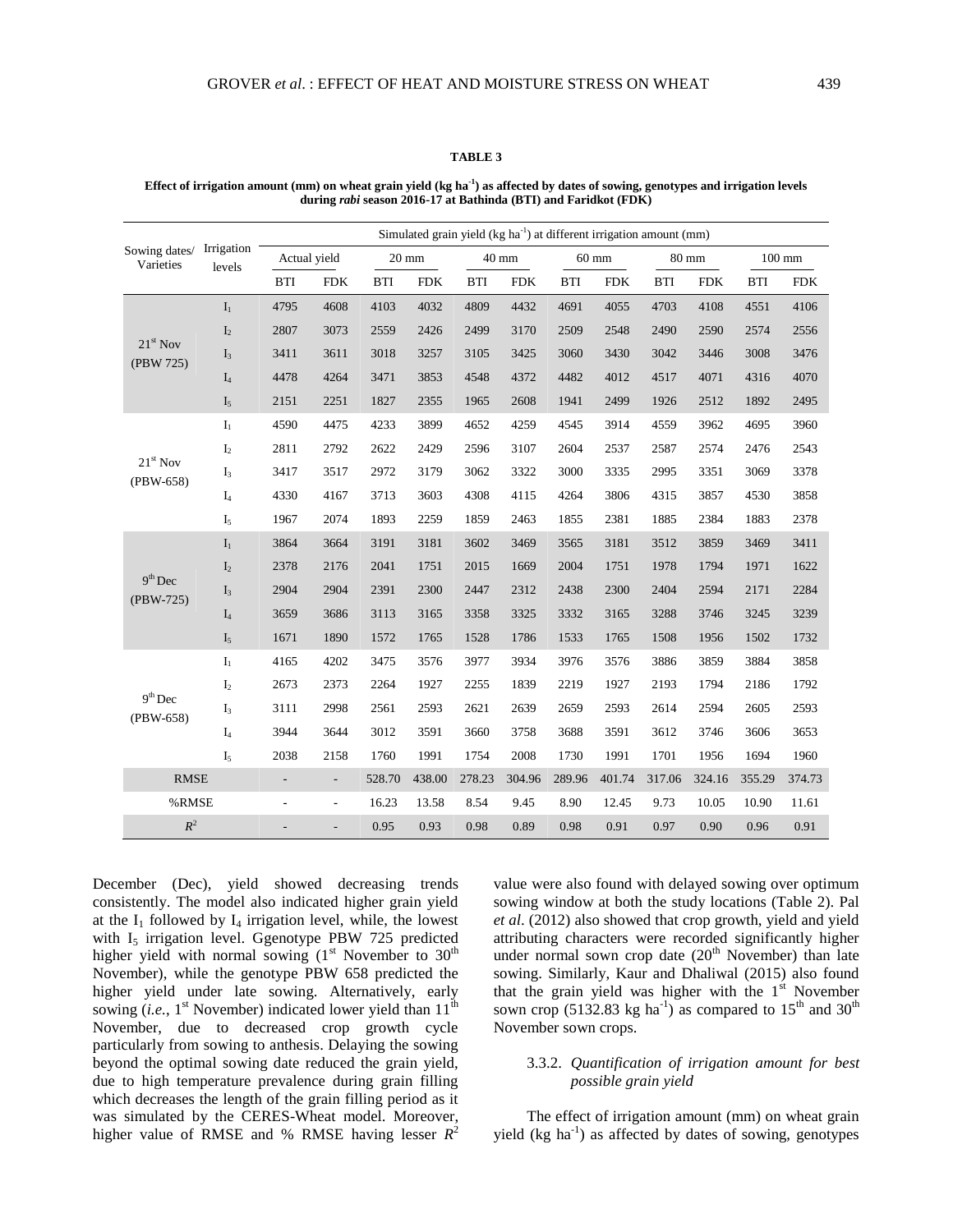#### **Effect of deviation in mean temperature (°C) on wheat grain yield (kg ha-1 ) as affected by dates of sowing, genotypes and irrigation levels during** *rabi* **season 2016-17 at Bathinda (BTI) and Faridkot (FDK)**

|                                                                    |                | Actual         |                          | % departure in grain yield as deviated in mean temperature |            |            |            |            |            |            |            |            |            |            |            |  |
|--------------------------------------------------------------------|----------------|----------------|--------------------------|------------------------------------------------------------|------------|------------|------------|------------|------------|------------|------------|------------|------------|------------|------------|--|
| Sowing $\mathop{\rm Irr}\nolimits_{\mathbin{\mathbb C}}$<br>dates/ | Levels         |                | yield<br>$(kg ha-1)$     |                                                            | $+1$ °C    |            | $+2$ °C    |            | $+3$ °C    |            | $-1$ °C    |            | $-2$ °C    | $-3$ °C    |            |  |
| Varieties                                                          |                | <b>BTI FDK</b> |                          | <b>BTI</b>                                                 | <b>FDK</b> | <b>BTI</b> | <b>FDK</b> | <b>BTI</b> | <b>FDK</b> | <b>BTI</b> | <b>FDK</b> | <b>BTI</b> | <b>FDK</b> | <b>BTI</b> | <b>FDK</b> |  |
| $21st$ Nov<br>$(PBW -$<br>725)                                     | $I_1$          | 4795 4608      |                          | 4660                                                       | 3981       | 4211       | 3635       | 3957       | 3255       | 5111       | 4107       | 5371       | 4364       | 6228       | 4660       |  |
|                                                                    | I <sub>2</sub> | 2807 3073      |                          | 2525                                                       | 2530       | 2237       | 2206       | 1950       | 1775       | 2751       | 2476       | 3343       | 2561       | 4425       | 2525       |  |
|                                                                    | I <sub>3</sub> | 3411 3611      |                          | 2899                                                       | 3332       | 2489       | 3107       | 2379       | 2818       | 3514       | 3571       | 3701       | 3872       | 4660       | 2899       |  |
|                                                                    | $I_4$          | 4478 4264      |                          | 4414                                                       | 3918       | 3710       | 3635       | 3046       | 3255       | 4745       | 4053       | 4853       | 4214       | 5048       | 4414       |  |
|                                                                    | I <sub>5</sub> | 2151 2251      |                          | 1803                                                       | 2422       | 1528       | 2026       | 1353       | 1746       | 2097       | 2450       | 2196       | 2527       | 2276       | 1803       |  |
| $21st$ Nov<br>$(PBW -$<br>658)                                     | $I_1$          | 4590 4475      |                          | 4302                                                       | 3682       | 4020       | 3428       | 3825       | 3133       | 4856       | 4096       | 5180       | 4184       | 5589       | 4302       |  |
|                                                                    | I <sub>2</sub> | 2811 2792      |                          | 2485                                                       | 2417       | 2212       | 2199       | 2070       | 1816       | 2830       | 2536       | 3509       | 2587       | 4059       | 2485       |  |
|                                                                    | $I_3$          | 3417 3517      |                          | 2633                                                       | 3050       | 2421       | 2909       | 2243       | 2673       | 3337       | 3560       | 3659       | 3711       | 4264       | 2633       |  |
|                                                                    | $I_4$          | 4330 4167      |                          | 4073                                                       | 3611       | 3898       | 3419       | 3764       | 3133       | 4500       | 3935       | 4549       | 4032       | 4425       | 4073       |  |
|                                                                    | I <sub>5</sub> | 1967 2074      |                          | 1725                                                       | 2255       | 1714       | 2100       | 1627       | 1813       | 2017       | 2404       | 2027       | 2494       | 2008       | 1725       |  |
|                                                                    | $I_1$          | 3864 3664      |                          | 3712                                                       | 3787       | 3380       | 3649       | 3395       | 3432       | 3979       | 3819       | 4038       | 3786       | 4784       | 3712       |  |
| $9th$ Dec                                                          | I <sub>2</sub> | 2378 2176      |                          | 2015                                                       | 1906       | 1912       | 1801       | 1847       | 1791       | 2260       | 2144       | 2472       | 2331       | 3025       | 2015       |  |
| $(PBW -$                                                           | $I_3$          | 2904 2904      |                          | 2476                                                       | 2367       | 2232       | 2348       | 2059       | 2162       | 2540       | 2483       | 2679       | 2528       | 3334       | 2476       |  |
| 725)                                                               | $I_4$          | 3659 3686      |                          | 3437                                                       | 3551       | 3067       | 3386       | 3082       | 3182       | 3751       | 3614       | 3864       | 3649       | 4540       | 3437       |  |
|                                                                    | I <sub>5</sub> | 1671 1890      |                          | 1522                                                       | 1393       | 1473       | 1331       | 1341       | 1295       | 1611       | 1667       | 1753       | 1829       | 1629       | 1522       |  |
|                                                                    | $I_1$          | 4165 4202      |                          | 3874                                                       | 4024       | 3543       | 3826       | 3551       | 3572       | 4250       | 4274       | 4545       | 4101       | 4652       | 3874       |  |
| $9th$ Dec                                                          | $\mathbf{I}_2$ | 2673 2373      |                          | 2095                                                       | 2015       | 1962       | 1859       | 1925       | 1853       | 2449       | 2303       | 2656       | 2457       | 3005       | 2095       |  |
| $(PBW -$                                                           | I <sub>3</sub> | 3111 2998      |                          | 2636                                                       | 2636       | 2478       | 2625       | 2284       | 2393       | 2760       | 2840       | 2953       | 2786       | 3314       | 2636       |  |
| 658)                                                               | $I_4$          | 3944 3644      |                          | 3536                                                       | 3745       | 3197       | 3537       | 3203       | 3290       | 3969       | 4033       | 4332       | 3915       | 4551       | 3536       |  |
|                                                                    | I <sub>5</sub> | 2038 2158      |                          | 1676                                                       | 1533       | 1606       | 1454       | 1453       | 1421       | 1846       | 1862       | 1832       | 1973       | 1995       | 1676       |  |
| <b>RMSE</b>                                                        |                |                |                          | 371.82                                                     | 422.94     | 622.52     | 577.95     | 784.45     | 808.79     | 185.27     | 282.67     | 338.55     | 243.18     | 801.32     | 389.75     |  |
| % RMSE                                                             |                | ÷,             | $\overline{\phantom{a}}$ | 11.41                                                      | 13.11      | 19.11      | 17.91      | 24.08      | 25.07      | 5.69       | 8.76       | 10.39      | 7.54       | 24.59      | 12.08      |  |
| $R^2$                                                              |                |                |                          | 0.97                                                       | 0.89       | 0.96       | 0.88       | 0.92       | 0.84       | 0.98       | 0.90       | 0.96       | 0.92       | 0.87       | 0.94       |  |

and irrigation levels at Bathinda and Faridkot are given in Table 3. Among the irrigation amount applied using CERES-wheat model, the highest grain yield was simulated with 40 mm amount of irrigation (BTI : 4809 kg ha<sup>-1</sup> and FDK :  $4432$  kg ha<sup>-1</sup>) followed by 60mm irrigation amount (BTI : 4691 kg ha<sup>-1</sup> and FDK : 4055 kg ha<sup>-1</sup>), thereafter, grain yield was decreased due to increasing of irrigation amount either of 80 mm (BTI : 4703 kg ha<sup>-1</sup> and

FDK : 4108 kg ha<sup>-1</sup>) or 100mm (BTI : 4551 kg ha<sup>-1</sup> and FDK : 4106 kg ha<sup>-1</sup>) with the crop sown on  $21^{st}$  November with recommended irrigation. Inspite of that, model also showed decline in simulated grain yield while lesser irrigation amount of 20 mm was applied  $(4103 \text{ kg ha}^{-1})$ . Overall, best possible yield was simulated with the application of irrigation amount of 40 mm. On the other hand, lesser value of RMSE and % RMSE was observed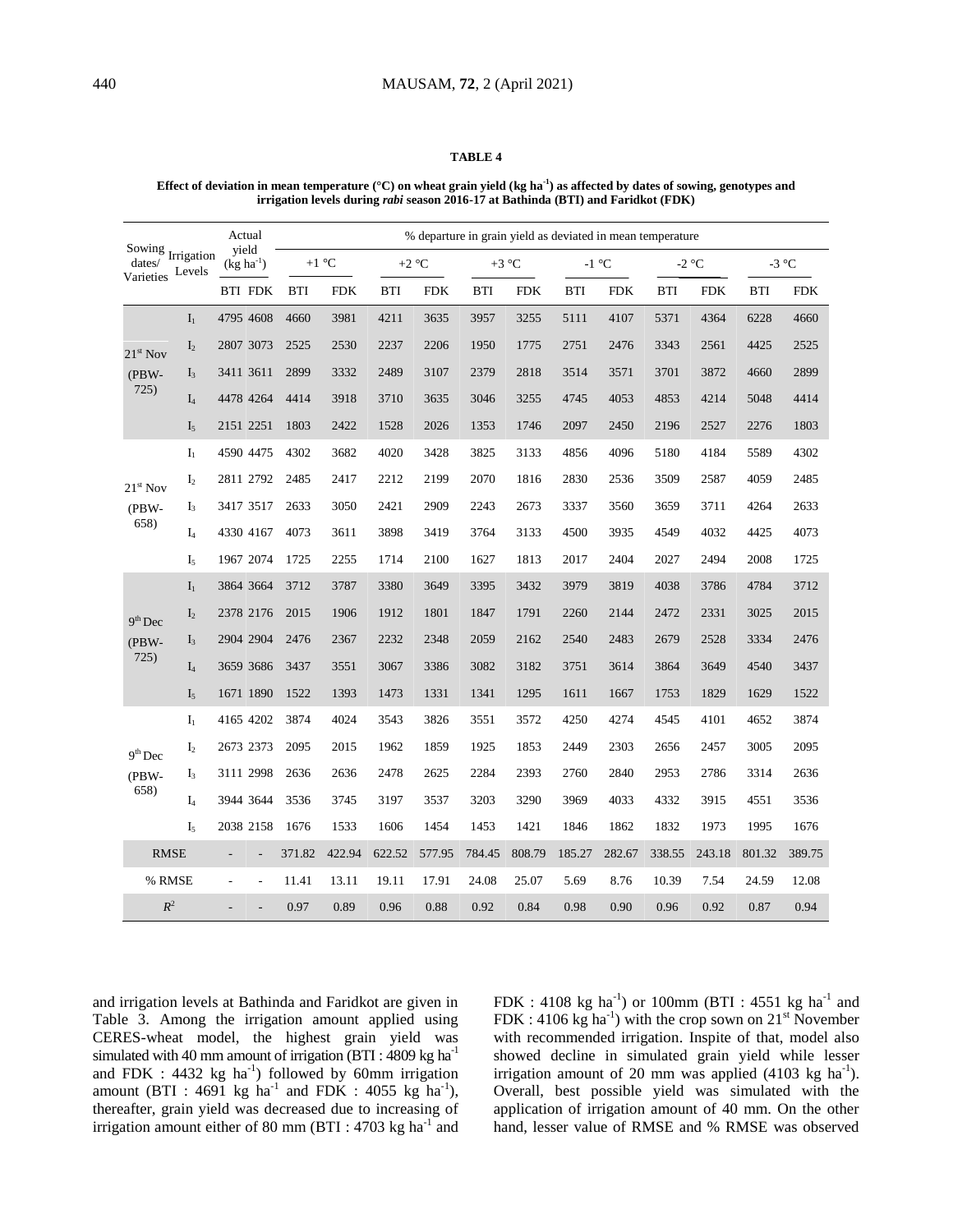with higher  $R^2$  at 40 mm irrigation application than rest (Table 3). Alternatively, the highest grain yield was simulated with  $I_1$  irrigation level, while, lowest with  $I_5$ . Similar tendency has also been found for Faridkot, in which maximum simulated grain yield was observed with  $I_1$ , whereas, least with  $I_5$  treatments. Bieniek *et al.* (2017) analysed the impact of four irrigation dose (15, 20, 25 and 30 mm) on the winter wheat and they proved that the size of the irrigation dose influences the wheat yield. The grain yield between control field and field with highest irrigation dose increased by twofold.

## 3.3.3. *Assessment of temperature impact on grain yield*

The effect of deviation in mean temperature (°C) on wheat grain yield  $(kg ha<sup>-1</sup>)$  as affected by dates of sowing, genotypes and irrigation levels is given in Table 4 for Bathinda and Faridkot. Due to applying of incremented temperature by  $+1$  to  $+3$  °C using CERES-wheat model during whole season of the crop, a decreasing trend was found in grain yield. Similarly, simulated grain yield was found to be enhanced, when the mean temperature of the whole season was decreased by -1 to -3 °C for both the locations. Instead of that, the lowest % deviation in grain yield was found with elevation in mean temperature by 1 °C, over normal value of grain yield, while, the highest % deviation or maximum error between observed and simulated grain yield was possessed as the mean temperature was increased by 3 °C. Likewise, simulated grain yield also declined maximum with increase in mean temperature by 3  $\degree$ C followed by 2  $\degree$ C, while, lowest deviation was observed with 1 °C and *vice versa*.

The % deviation between was ranged from 0 to 33% and 0 to 44% with incremented temperature, while, ranged from 1 to 77% and 1 to 34% when the mean temperature was decreased by 1 to 3 °C for Bathinda and Faridkot, respectively. Additionally, due to increased unit of temperature, the maximum deviation (6 to 21%) was found with I<sub>3</sub>, while, with decreased unit by 1 to 3  $^{\circ}$ C, the highest deviation (10 to 55%) was recorded with  $I_2$  at Bathinda. While, at Faridkot, highest in grain yield over normal was found with  $I_5$  and  $I_3$  irrigation level with increased and decreased units of temperature, respectively. Overall, the decrease in unit temperature had more significant effect as compared to that of increased temperature having lowest % deviation with  $I_1$ (recommended irrigation). On the other hand, decremented unit of temperature also indicated lesser error in simulated yield over actual having lesser value of RMSE and % RMSE along with higher  $R^2$  followed by incremented, moreover, lesser RMSE with higher  $R^2$  was observed with  $\pm 1$  °C than  $\pm 2$  and  $\pm 3$  °C at both the locations (Table 4). Asseng *et al*. (2011) studied the

impact of temperature variability on wheat yields observed that variations in average growing-season temperatures by  $\pm 2$  °C may cause reductions in grain yield by 50%. Pal and Murty (2013) also showed decrement in yields by 11 to 34.5% due to increased units of Tmean by 1 to 3  $\mathrm{^{\circ}C}$ .

# **4. Conclusions**

Growth, yield and yield attributing characters were found to be significant among sowing dates and irrigation levels, while non-significant effect between genotypes. About 13-15% reductions in grain yield was recorded with delayed sowing by 20 days. However, approximately 51- 55% reduction in grain yield was observed with  $I_5$ irrigation level followed by  $I_2$  irrigation level (38-39%) reduction) over recommended irrigation  $(I_1)$ . Moreover, based on simulated output of both the study locations, best possible grain yield was observed with the crop sown from November 11 to November 30 considered as optimum sowing window. Moreover, reduction in grain yield was found when crop was sown either beyond or prior to the optimum sowing window. Apart from this, highest grain yield was simulated with 40 mm irrigation amount, while, model showed decline in simulated grain yield while lesser as well as higher irrigation amount was applied. It is therefore, sowing of wheat crop between November 11 to November 30 with recommended irrigation and 40 mm irrigation amount is recommended for the study region in order to get best possible yield.

### *Acknowledgement*

Authors gratefully acknowledge Director, PAU Regional Research Bathinda; Head, Department of Climate Change and Agricultural Meteorology and Dr. Sompal Singh for their valuable suggestions and encouragement. The contents and views expressed in this research paper/article are the views of the authors and do not necessarily reflect the views of the organizations they belong to.

#### **References**

- Anonymous, 2018a, "Food and Agriculture Organization of the United Nations, Rome. Italy", http://www.fao.org/faostat/en/?#data/ QC. Accessed on July 10, 2020.
- Anonymous, 2018b, "Package of practices for *Rabi* crops", Punjab Agricultural University, Ludhiana.
- Asseng, S. Foster, I. A. N. and Turner, N. C., 2011, "The impact of temperature variability on wheat yields", *Glob. Change Biol.*, **17**, 997-1012.
- Balouchi, H., 2010, "Screening wheat parents of mapping population for heat and drought tolerance, detection of wheat genetic variation", *Int. J. Biol. Life Sci.*, **6**, 56-66.